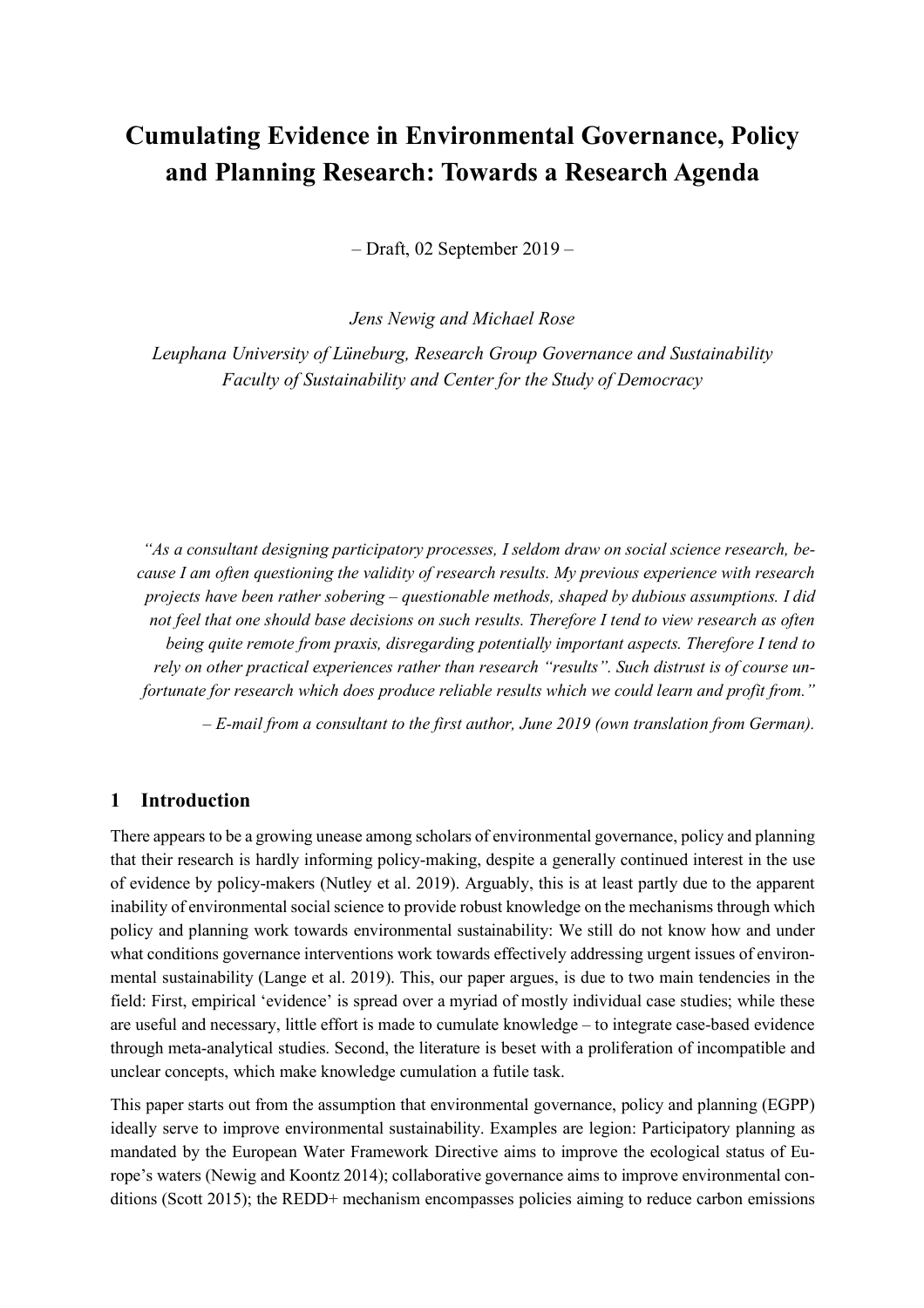due to deforestation in developing countries through technical and financial support (Zelli et al. 2017). While some governance interventions are found at the national or international level, many are implemented at relatively local levels – hence the myriad of individual case studies on adaptive management, participatory planning, collaborative, multi-level, scale adapted, polycentric, networked or hybrid governance. But do they deliver in terms of environmental sustainability? And under what circumstances?

This article is not about evidence-based governance. It is about the provision of robust, reliable socialscience evidence that bears the potential for being used by policy-makers. We will borrow here and there from discussions in the fields of medicine and publich health, where the production of usable evidence is by now firmly established and where it is common professional practice to base interventions on the best available evidence, but where also overly reductionist tendencies are critically discussed.

We start our analysis in the subsequent section 2 by sketching a diagnosis of the lacking evidence cumulation in the research area of EGPP. We suggest that EGPP may be seen as a scientific field, which can be characterized as 'fragmented adhocracy' in the sense of Whitley (2006), which could explain the widespread failure to produce robust and cumulative knowledge.

Next, we argue that in order to produce reliable knowledge and to become credible in the realm of policy and planning praxis, EGPP needs a major reform impetus. To this end, we propose a research eform agenda covering three areas, which are presented and discussed in sections 3, 4 and 5, respectively.

- First, we argue in favour of an agreed canon of definitions shared within the community, while being open to reinterpretations and novel concepts. This includes the development of common concepts, measures and research protocols.
- Second, we advocate the stronger use of meta-analytical methods such as the case survey methodology, or systematic reviews following the Cochrane standard, to cumulate published casebased evidence – drawing on both 'successful' and 'unsuccessful' cases. This may serve to distill overarching patterns ("the intellectual gold" in the sense of Jensen and Rodgers 2001) from case-based research.
- § Third, we argue for a systematic recognition of the institutional, political and social context of governance interventions. This becomes increasingly important to the extent that meta-analyses reveal general patterns and trends. Here, we elaborate on what constitutes a 'case' of governance interventions as opposed to its 'context', and discuss challenges and opportunities arising in meta-analysis of integrating published case-based insights with knowledge on the respective context (which is currently seldom done).

For each agenda item, we briefly formulate the motivating problem and an ideal-typical vision to strive for, and sketch out the pragmatic, epistemological and normative limits to its realization.

We close with overall reflections on our agenda and suggest pathways for implementation.

# **2 Environmental governance, policy and planning as a scientific field of "fragmented adhocracy"**

In scientific fields such as physics, medicine and epidemiology, scholars are subject to standardized definitions, concepts, methods and scientific practices. This enables the knowledge produced to be aggregated and transferred into the political realm, informing policies and regulatory agencies. The field of environmental governance, policy and planning (EGPP) research, in contrast, is highly dispersed. In our perception, it resembles what has been called a "fragmented adhocracy" in the sociology of science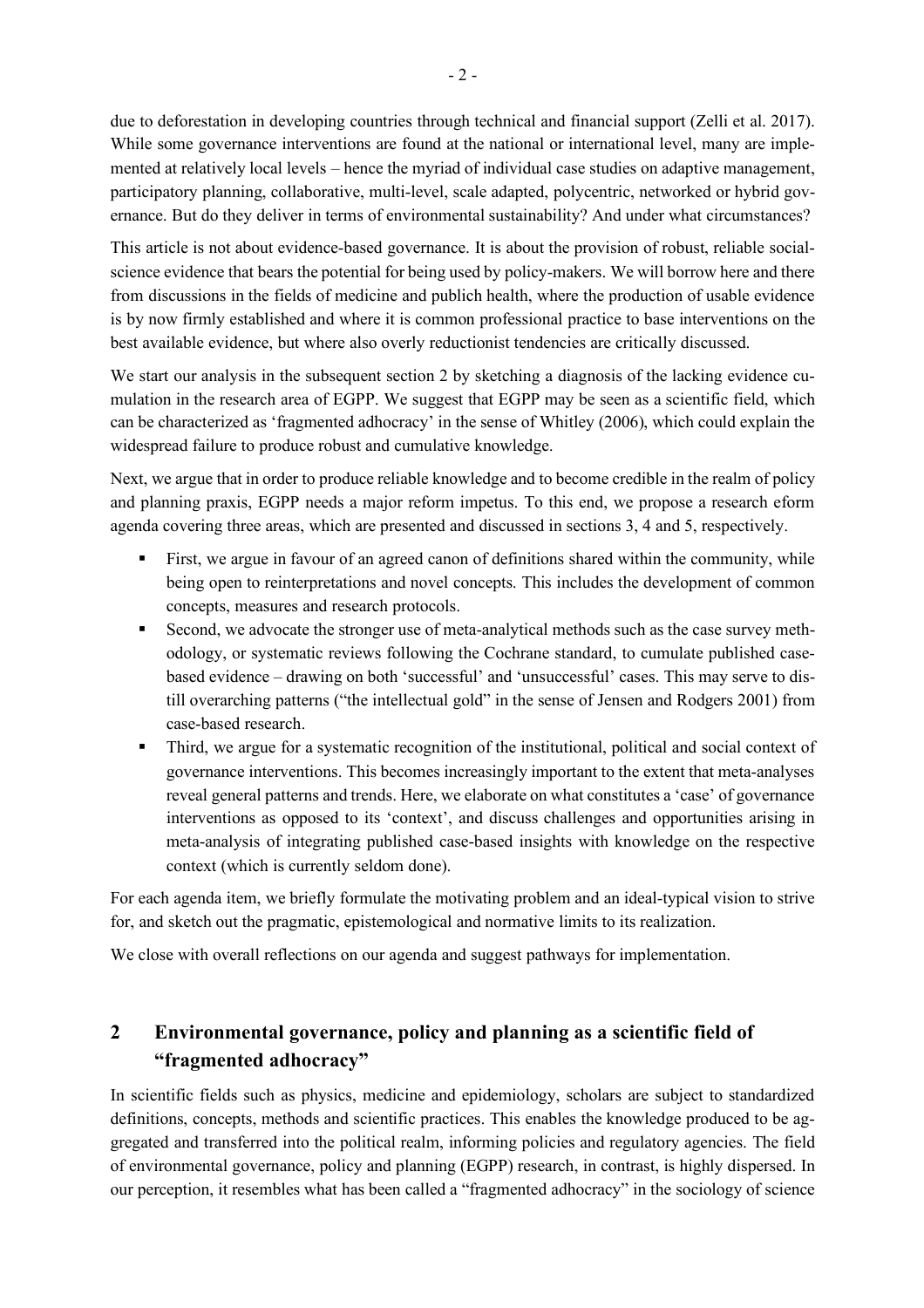(Whitley 2006 [1984]). Fragmented adhocracies are characterized by high task uncertainty and low mutual dependence. Research, therefore, is rather idiosyncratic and misses strong coordinating mechanisms across research institutions to systematically link strategies and results. There is no single reputational organization that could enforce common standards, so scientists do not have to make contributions that unambiguously fit to an existing research corpus. Goals that scientists contribute to tend to be fluid, broad, and contingent upon external pressures and local requirements. As the level of scientific professionalization in terms of standardized competence criteria, work procedures and significance criteria across research institutions is relatively low, the field is more permeable for professional and non-professional outsiders than, for example, the natural sciences, both regarding its contributors and its audience. Accordingly, standards are fairly volatile and can be interpreted differently. The fragmentation discourages integrative, standardizing and coherent theoretical frameworks and promotes empirical diversity. In fragmented adhocracies, theoretical frameworks and syntheses for overarching goals are produced nonetheless, but are unlikely to become dominating the entire field, as the field's small groups sustain their strength in reproducing as legitimate reputational systems perpetuating their own common concepts, research objects and methodological approaches (Whitley 2006 [1984], 159, 168-176).

As different audiences and decentralized resources are available to the individual researchers, scholarly differences do not have to be resolved, but can be used to show their own originality. As Whitley (2006 [1984], pp. 174–175) puts it,

"Rather than co-ordinating their research with one another, or combating the ideas and results of opponents, practitioners [i.e. researchers] in these fields develop highly individual research strategies around distinct topics and problems often with idiosyncratic methods – or at least highly tacit and non-comparable ones – in order to obtain high reputations for originality. Differentiation of contributions is a higher priority here than co-ordination of results and contribution to the collective enterprise. [….] The proliferation of case studies in the human sciences with the expansion of practitioners can be seen as part of this process preferring differentiation and security to co-ordination and challenge."

Of course, there are many severe epistemological reasons for the differences between fields like physics, medicine or epidemiology on the one hand and EGPP on the other, that prove this comparison to be a bit unfair. One of the axiomatic differences being the former dealing mostly with quantifiable phenomena including natural laws, whereas the latter addresses per se nondeterministic phenomena such as human behavior, institutions and human-environment-relations, producing results which are less generalizable. In social sciences, research problems and cognitive objects tend to be rather specific and context-sensitive (Whitley 2006 [1984], p. 175). Moreover, EGPP can hardly be regarded as an own discipline with a unified framework of theoretical approaches, methods and quality criteria. Instead, the field is cultivated on the one hand by scientists with very different disciplinary backgrounds such as political science, administrative science, social sciences, planning, engineering, ecology, geography and economics, who are loosely held together by a common research topic (i.e. the human-environment system). On the other hand, there are scholars with an interdisciplinary background in environmental studies, an interdisciplinary field increasingly gaining ground in university study programs and only slowly developing common references, heuristic concepts and (to a lesser extent) theoretical approaches.

In addition to the supposed absolute priority of the value of originality in science (Merton 1957), what researchers in the scientific field of EGPP share with their colleagues in all other fields is the growing incentive to publish as much as possible in order pursue an academic career (Hammarfelt 2017). In its extreme this can be observed in China, where scientists get cash per publication, totalled often exceeding their regular annual salary, leading to a decreasing publication quality as a side effect (Quan et al. 2017).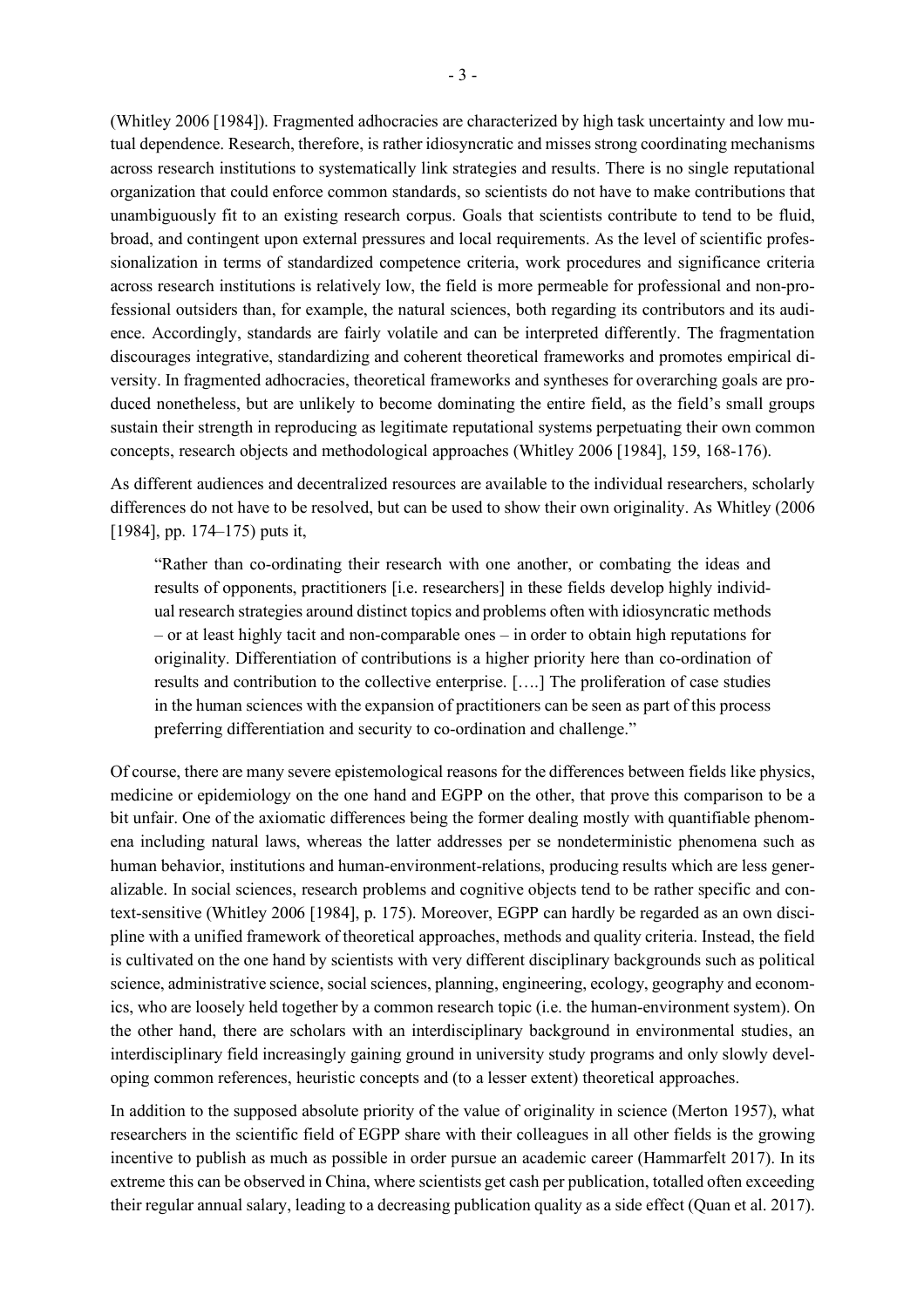The pressure to publish cuts time available for a deepened encounter with the works of others, and as journals first and foremost call for "originality", its fostering the trend to idiosyncratic research described above.

Only in more natural-science parts of environmental sciences such as climate modelling, the cumulation and transfer of evidence seem viable, as can be observed with the discursively quite impactful IPCC reports. In the field of EGPP, reputable authoritative organizations are largely missing both within the very scientific community and the policy advice landscape. In Germany, for example, scientific environmental policy advice organizations such as the German Advisory Council on the Environment (SRU), the Ecologic Institute, the German Advisory Council on Global Change (WBGU) or the Wuppertal Institute, even when trying to cumulate evidence on environmental governance to a certain extent, seem to have less impact on politics and policies than economic councils and think tanks such as the German Council of Economic Experts.

To overcome our field's fragmentation for the sake of producing evidence for better science and policy, we would need to put efforts not only in coordinating our substantive research practices, methodological standards and key concepts, but also in the institutional realm, addressing incentive structures and suitable institutions of scientific knowledge coordination, cumulation and transfer.

In this paper, however, we discuss what we need in order to provide robust knowledge on how EGPP can work for (and against) the benefit of ecological sustainability. We thereby focus on the cumulation of evidence as a necessary (yet not sufficient) condition both inner-scientific progress and, ultimately, for evidence-informed environmental policy-making. Evidence is defined by the Oxford English Dictonary as "the available body of facts or information indicating whether a belief or proposition is true or valid ". Here in particular, we refer to the best available knowledge on either the state of an EGPP system (e.g. the number of states which have an environmental impact assessment system in place) or – more importantly – on how and under what circumstances EGPP interventions work. Best availabe knowledge means that at a given point in time, this is regarded as such by the EGPP community of scholars. Following Popper, we assume that EGPP evidence can never be proved but only contested and falsified. Evidence cumulates when findings of one research build on those of older research such that the understanding of EGPP advances. Technically, evidence cumulation can occur by either challenging ('falsifying') or by confirming – hence strengthening the validity of – existing research, or by adding nuances to existing research (e.g. by specifying context factors under which a previously studied EGPP intervention works). In a broader sense, knowledge cumulation refers to both cumulation of empirical evidence and of theoretical advances.

Quillay and Loyal (2005) contrast knowledge cumulation in the scientific discipline of biology with 'cumulative disarray' in the established social science discipline of sociology. Not buying into reductionist tendencies in biology, the authors argue that the re-emergent holism in biology and its reference to the objective non-human world allows the discipline to be inherently cumulative in its knowledge production: "As science, evolutionary biology is cumulative. (…) There will always be new syntheses, but these will still be syntheses of cumulative perspectives and vantage points, in relation to a natural world with which we are becoming increasingly familiar" (Quillay and Loyal 2005: 810). In contrast, after sociology turned away from its early erroneously deterministic socio-biological understanding of the social world and parts of the discipline bought into a radical socio-constructivist world view, "the illusion of any kind of paradigmatic consensus has been shattered", the authors state (Quillay and Loyal 2005: 811). Quoting Dunning and Mannell (2003: 1), Quillay and Loyal (2005: 811) find that "[s]ociology remains 'a multi-paradigmatic or multi-perspectival subject ... conflict ridden ... [and without any] overall consensus . . . regarding concepts, theories and methods'", and that a majority of sociologists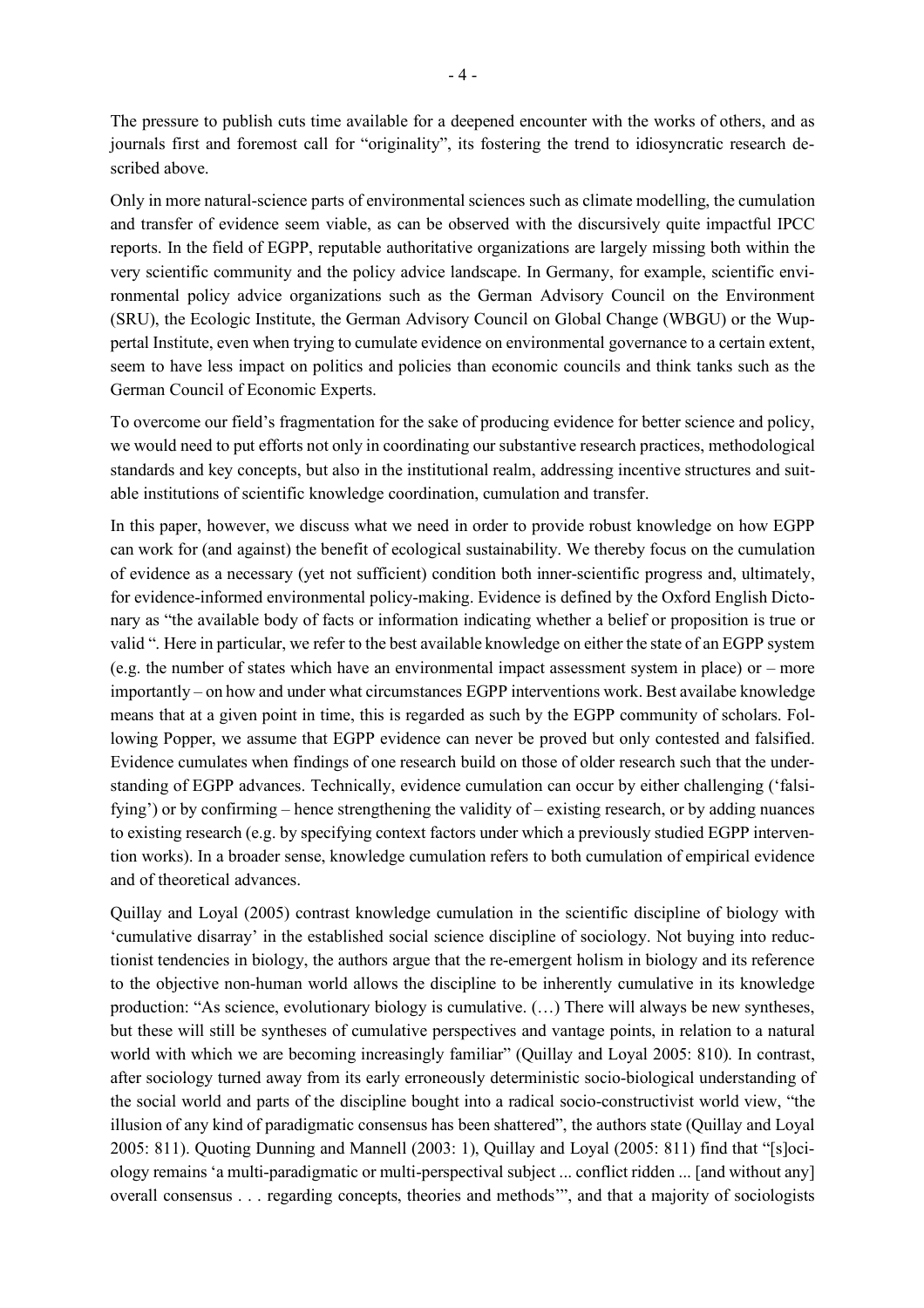abandoned "the very idea that the investigation of social processes can be *scientific*, and by implication (…) the idea that it should be possible to build up, over time, a social-stock of reality-congruent ideas about the operation of social processes" (original emphasis).

Many have argued that social science needs to become more 'scientific'. Much of this refers to methodology, and unified methodological frameworks have already been proposed (see e.g. Gerring 2015). We will not discuss social science methodology as such, which is treated in numerous books, of which King et al. (1994) 'Designing Social Inquiry' is just one – perhaps the most prominent – example. Of course, sound methodology is a precondition for cumulating evidence, both regarding the very cumulation and the studies (or evidence) that are to be cumulated. However, even if we as a scientific community would rigorously apply decent social science methods, cumulation would still be obstructed by the lack of shared common concepts. This is what we are going to focus on in the next section.

For a research reform agenda, we propose (1) to work on common concepts and research practices, (2) meta-analytical research, and (3) an integrative framework taking into account the various levels and contexts research cases are embedded in. For each agenda item, we briefly formulate the motivating problem and an ideal-typical vision to strive for and sketch out the pragmatic, epistemological and normative limits to its realization.

#### **3 Develop common concepts, measures and research protocols**

The incentive-structure of the current academic publication system in the field of EGPP rewards the development of novel concepts at the expense of applications of existing concepts. Many of our key concepts are rather vague, or – at least – have different meanings in different contexts. In our scientific field, this problem is accentuated by the field's interdisciplinarity. 'Governance', for example, is an often-used concept in political science, international relations, administrative science, business administration, economics and, to a lesser extent, law. Its (implied) meanings and connotations – what someone means when they use the term 'governance' in a certain context – range from 'governance as opposed to government' (e.g. Rhodes 1997), to 'good governance' as mostly used in the development context (e.g. Weiss 2000) and to broadly referring to political steering with or without non-state actors (e.g. Kooiman 2003). To give another example with particularly stark differences of meaning, the concept and research practice of 'transdisciplinarity' is intensively discussed in the scientific community. To some, notably from Anglo-America, 'transdisciplinarity' refers to a strongly integrated form of interdisciplinary research (e.g. Klein 2004). To others, mostly from a European context, the term refers to research aiming to address societally relevant problems and to produce 'socially robust' knowledge by involving relevant scientific disciplines and non-academic actors into the research (Hirsch Hadorn et al. 2006). Similar to the term 'governance', many concepts have been conflated with often normatively positive connotations. These include 'social learning' (which, often implicitly, assumes pro-environmental behaviour, as diagnosed by Reed et al. 2010) or 'adaptive management / governance'<sup>1</sup>, which not only is often conflated with notions of stakeholder participation (Stringer et al. 2006), but also has been confused with 'climate change adaptation' – while the former mostly refers to adapting interventions following close monitoring of success, the latter refers to measures alleviating the (local) consequences of climate change. In turn, new terms are created or well-known terms are given new meanings: "The term 'experiment' makes for a highly pliable catch-all term used by academics to address the

<sup>&</sup>lt;sup>1</sup> "Adaptive management: A type of natural resource management where adjustments are made in response to project monitoring, new scientific information, and changing social conditions that may indicate the need to change a course of action" (Saunier and Meganck 2009, p. 50).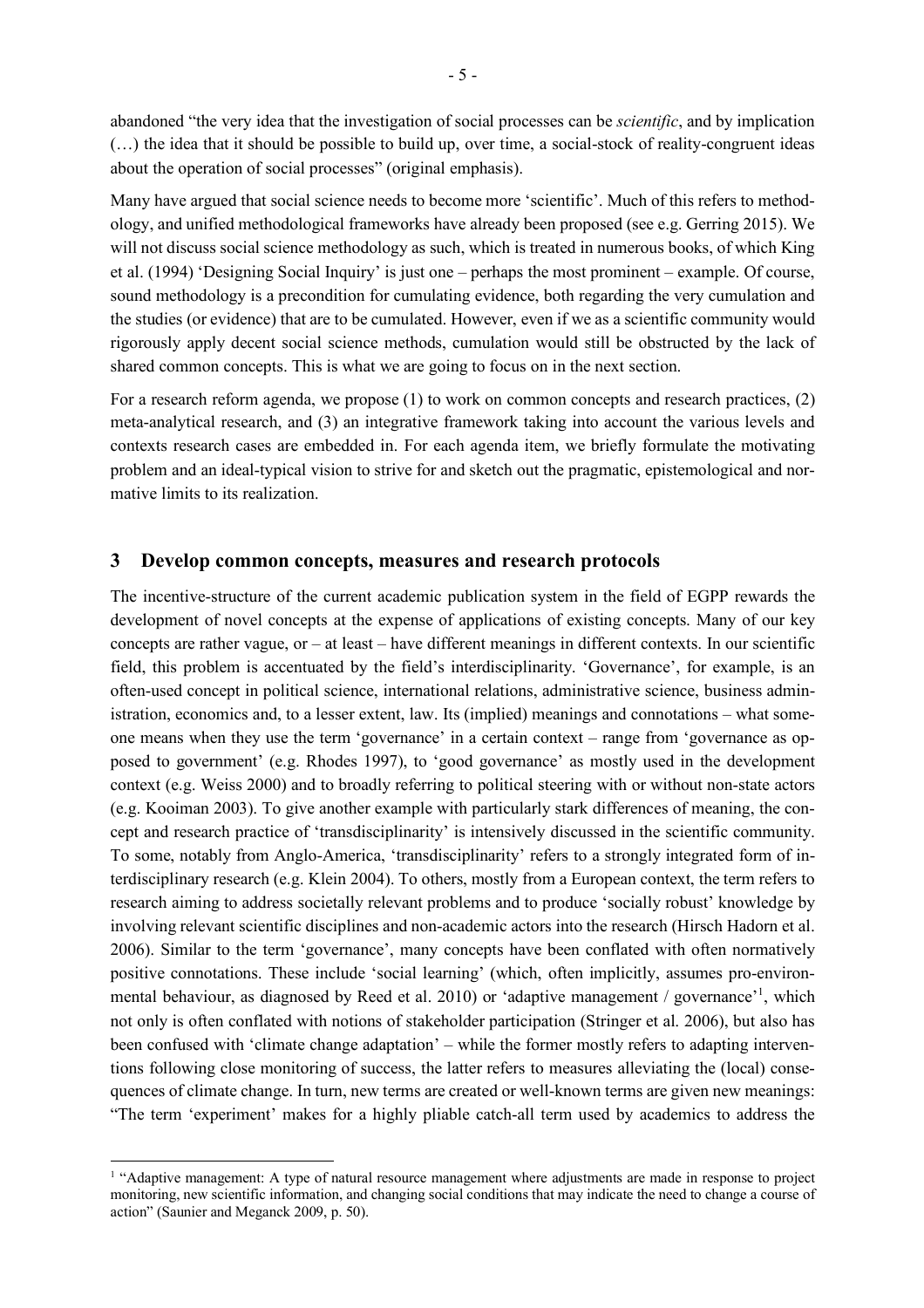testing, piloting, and demonstrating of novel policy-designs by policymakers and practitioners. These are processes that have for long been at the core of policymaking. The term 'experiment' may however give the illusion of a scientific approach to these efforts - i.e., pre-defined and formalised processes, hypothesis testing, ensuring repeatability, etc. (Popper, 2002 [1935]). Sometimes my interviewees considered the processes they were involved in to be experiments in this scientific understanding of the term, but more often they did not." (Van der Heijden 2005).

As a counter example may serve the terminology on 'type I' and 'type II' multi-level governance, as defined by Hooghe and Marks (2001), a paper which is cited more than a 1000-times in Scopus, with more than one fourth of citations by environmental science journals. While certainly these two types are imprecise to a certain degree, there is little to no ambiguity in their usage because of the distinct reference to Hooghe and Marks (2001).

To pose an even more basic question, what exactly defines the boundaries of EGPP? These are almost inherently fuzzy, as the overarching concept of sustainability is ubiquitous and rightly points out the deep interconnections between the ecological and the social and economic spheres. One might of course ask why the boundaries of the EGPP field should matter – given the many positive aspects of interdisciplinary collaboration, which tend to blur disciplinary boundaries. Arguably, if boundaries of the research field were clearly defined (as is the case for any research field), it would be easier to delimit the 'reach' of certain concepts. To give an extreme example: The concept of 'power' is entirely different in physics and in political science. The fact that this does not lead to any conceptual confusion is due to the sharp difference between the two scientific disciplines.

Arguably, the widespread lack of consistent terminology *within* the field of EGPP is impeding the actual challenging of ideas and – in particular – empirical findings, and hence the cumulation of knowledge, as described by Whitley (2006) for fragmented adhocracies. We argue that what is needed is an agreed canon of definitions shared within the community – while still being open to useful reinterpretations and novel concepts. We are well aware that an entire standardization of concepts may never be attainable, nor desirable. Still we find it useful to explore the extreme case of an ideal-typical standardization of concepts as common in the hard sciences – before then discussing the limits from different perspectives.

Ideally, EGPP concepts would be unanimously shared by the community with as little ambiguity as possible. At the lowest level of standardization, stark semantic differences would be resolved. Hence, the term 'transdisciplinarity' would either refer to a strong form of interdisciplinarity *or* to a research mode involving extra-academic knowledge – but not to both, depending on the usage. A higher level of standardization would imply commonly shared definitions and concepts that bridge definition and operationalization. According to the seminal work of Goertz (2011), these concepts may consist of dimensions and indicators that make them directly operationalizable and therefore empirically applicable. In a field where the same term is used by different researchers, or schools, with different meanings, and, vice versa, where multiple terms exist for essentially the same phenomenon, procedures will be needed to determine valid definitions of terms.

This function could be taken by dictionaries, which, regularly updated, would represent the current state of the art in definitions of terms. Currently, only two dictionaries exist in the field, namely the 'Dictionary and introduction to global environmental governance' (Saunier and Meganck 2009); and 'A Dictionary of Environmental Economics, Science, and Policy' (Grafton 2001). Neither of them has sufficient standing in the community to truly guide the usage of terms (neither of the dictionaries reach 100 citations in Google Scholar, which is a rather poor record). In the wider field, there are the 'Dictionary of environment and sustainable development', including planning and management (Gilpin 1996; cited 132-times in Google Scholar); and the 'The concise Oxford dictionary of politics' with a few entries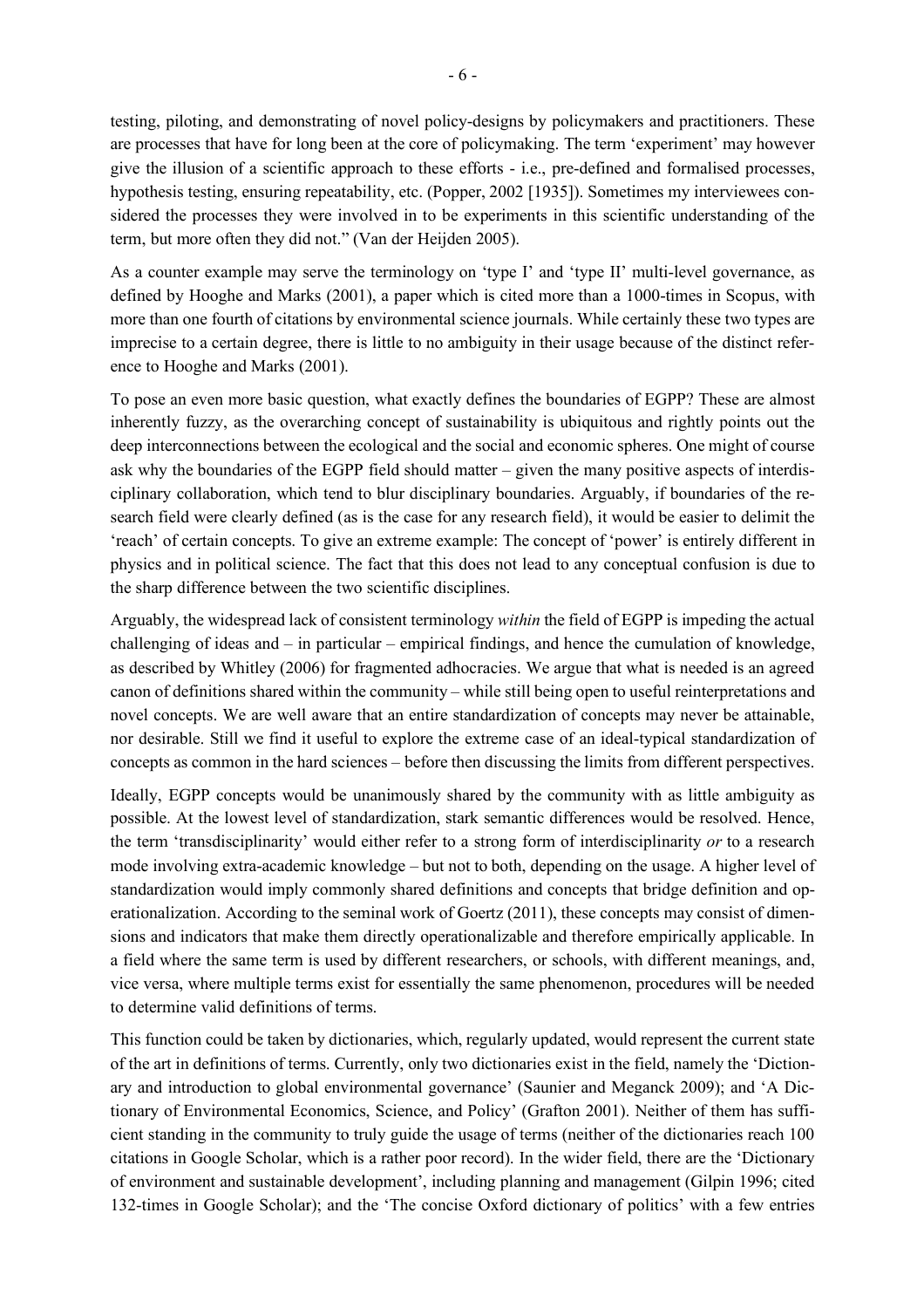regarding the environmental or sustainability (McLean and McMillan 1996, third edition 2009; cited 594-times in Google Scholar). Also, a few encyclopedias are available, but many resemble more handbooks with articles on basic topics rather than definitions of concepts, and, as with the dictionaries, non of them is cited even close to 100-times. Hence, a widely accepted dictionary would be needed, with a clear procedure to include the latest state of thinking of key concepts in the EGPP field, being essentially open to every scholar in the field, potentially involving a wiki platform for discussions on definitions (see, e.g. https://encyclopedia.pub for a recent attempt in this direction) which would then, however, need to be agreed upon until the next edition is released. Criteria for selection and definition of commonly agreed terms should be usefulness and compatibility to existing concepts as well as a low degree of semantic overlap with other concepts.

Such standardization would allow that individual research findings could be directly compared, such that one study either confirms, challenges or adds nuances to existing research – all of which are currently hardly possible because the different usage of terms implies that many studies speak past each other.

Certainly, there are limits to standardization of terms. Epistemologically, social sciences are different from 'hard' sciences, as mentioned above in section 2. Fundamentally, many concepts are bound to a societal context – and hence to geographically and temporally varying circumstances. For example, can the understanding of 'democratic innovations' likely be the same in the western hemisphere (where the term orignated) and in East Asia, or in development contexts? This is possibly one of the most crucial and contested questions to be discussed (see e.g. Reed and Meagher 2019). Finally, research progress in social sciences is also reflected in prudent definition of concepts. Therefore, a dynamics in terms and definitions is inherent to the field.

# **4 Evidence cumulation through meta-analytical and comparative research**

Cumulation of research means the individual research evidence builds on other research such that the state of scientific knowledge – in the EGPP field regarding what governance interventions work under what circumstances – progresses. In order to obtain strong evidence for science and policy, a first step is to synthesize the already existent evidence which is dispersed across many case studies (Grönlund and Åström 2009; Parkhurst 2017, p. 120). Ideally, this would require the first agenda item – common concepts and research practices – already to be resolved, allowing for comparability of results and methods.

However, notably the case survey method also allows to compensate for a lack of consistent terminology by developing a coding scheme through which individual case studies (which are typically already part of the published record) with varying terminology are processed and systematically compared – provided that the included studies offer enough detail to infer how terms and concepts are in fact understood. To this end, a coding scheme has to be developed that contains definitions that are as much as possible unequivocal and allow for similar coding results independent of the person who is conducting the coding. In principle, and this is good standard for case surveys, the method even allows to define quantitative variables through which qualitative case narratives can be transformed into quantitative data (see Newig et al. 2013 and Newig et al. 2019 for an example of such an effort from the EDGE project in which the first author was involved in). For example, coders provide expert judgements on the degree of face-toface communication in a governance process, on a Likert-type scale from 0 to 4 (Newig et al. 2013, p. 37). Using averages over multiple coders' assessment helps to strengthen the validity of such interpretative exercises. Quantitative data allow for structured evaluation with statistical or otherwise structured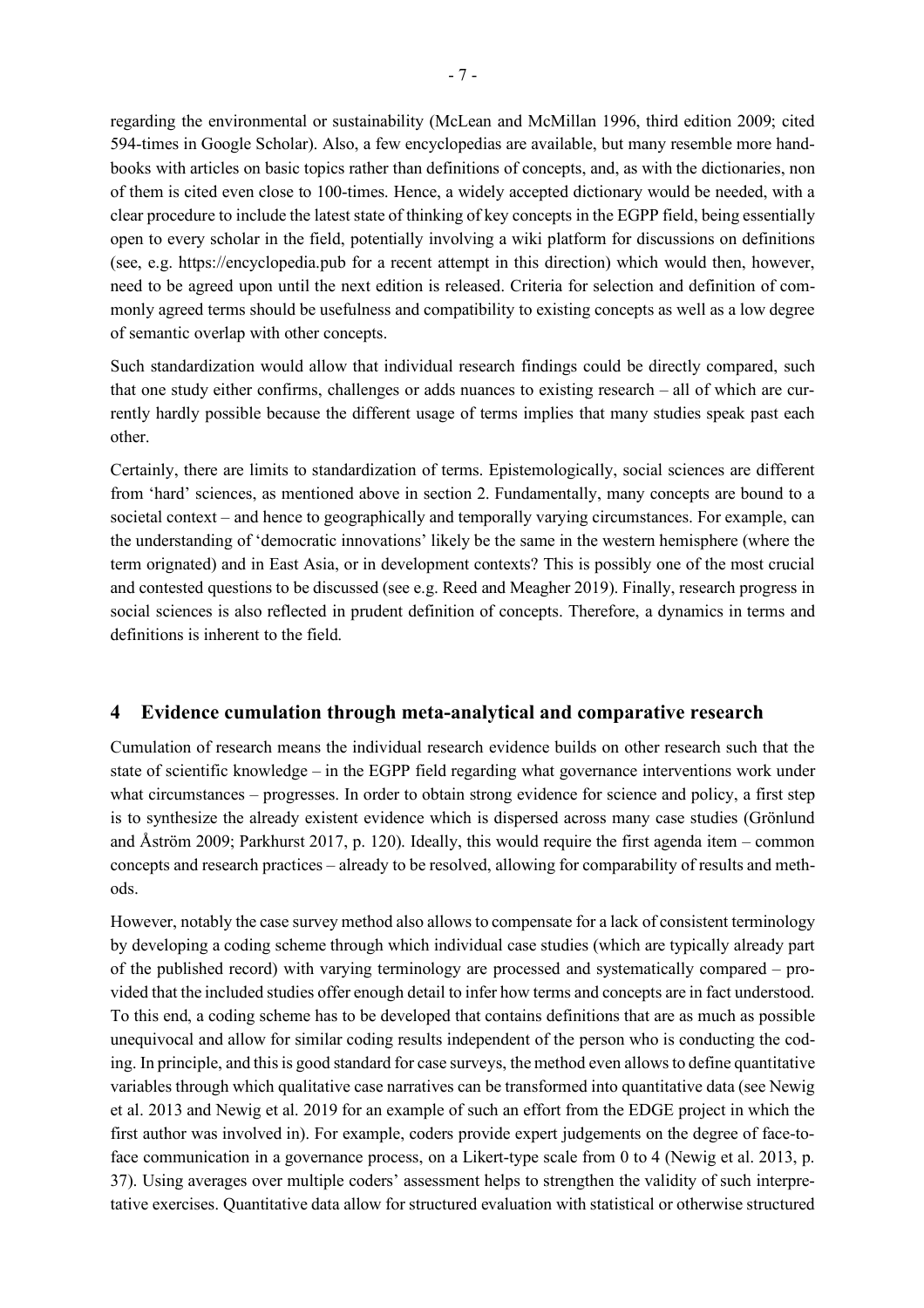methods such as Qualitative Comparative Analysis (Newig and Fritsch 2009). While the case survey method was developed in the 1970s and is in principle well known (Larsson 1993; Yin and Heald 1975; Lucas 1974; Jensen and Rodgers 2001), it has relatively seldom been used (Fritsch and Newig, in prep., identified 31 case surveys until 2018 in the broader area of political science).

While the case survey draws on individual, mostly qualitative case studies as "input", classical metaanalysis integrates existing quantative studies (e.g. Glass 1977; Hunter and Schmidt 2004), which are much less prevalent in EGPP research. In order to avoid issues of selection bias as much as possible, both meta analysis and case survey require a clear account on the criteria by which case studies were identified and selected.

As a less ambitious form of knowledge cumulation from individual (case) studies, systematic reviews serve to distill key insights from a clearly defined set of studies (as in meta-analysis and case survey). In the field of medicine, the Cochrane Collaboration has set important standards and provides tens of thousands of systematic reviews on the effectiveness of medical treatments (https://www.cochrane.org). The Collaboration for Environmental Evidence (https://www.environmentalevidence.org/) may be seen as a step in this direction for the EGPP field, but as of now governance, policy and/or planning issues have not yet been addressed.

As statistical analysis aims to establish probabilistic causal inference, Qualitative Comparative Analysis (QCA) is looking for conjunctions of necessary and sufficient conditions that cause an outcome. The set-theoretic research approach allows for equifinality, i.e. multiple paths to one outcome, and thereby accounts for causal complexity. QCA is suited for mid-n and large-n research and is positioned in the middle ground between high case orientation and generalizability (Ragin 2000; Rihoux 2009; Schneider and Wagemann 2012). QCA may therefore serve as a tool to not only cumulate, but also generate new insights from case studies, as long as these case studies provide sufficient data on the same conditions and outcome of interest.

There are of course many limits to meta-analyses. The more idiosyncratic and non-generalizable the original research is, the more difficult and risky is its meta-analysis. Apart from literature reviews, cumulating evidence usually requires either quantitative source material or the quantification of qualitative source material in order to conduct a meta-analysis. The necessity of quantification limits both the types of data that can be processed and the types of results that can be produces through meta-analyses. Metaanalyses in general and quantification in particular always strongly reduce information. The cases are stripped from their richness and context and are in danger of being reduced to a level that does not do justice to the cases anymore. This increases the probability of misinterpretations. In some cases, the meta-analytical researcher may even investigate another research question than the authors of the included studies did. In these cases, the data the meta-analytical researcher is looking for may not be there, or is at risk of being even read into the respective study only. Or the data may be strongly selective and skewed as is is only a side product of the original research, never intended to being in a research focus. Decent case surveys try to reduce these risks by a comprehensive coding scheme and multiple coders for each case, aiming for a high inter-coder reliability. However, strong biases present in the data and translation losses regarding both substantial concepts and data transformations cannot be fully prevented. Meta-analyses and their results therefore require cautious and reflective interpretation as well.

Now that we have sketched out possibilities and limits to cumulate already existing research with metaanalytical methods, a second step would be to encourage new research that is comparative in nature and that strives for causal inference from the very beginning. Comparative research includes everything from qualitative comparative case studies (at least two) to experiments to large-n quantitative studies.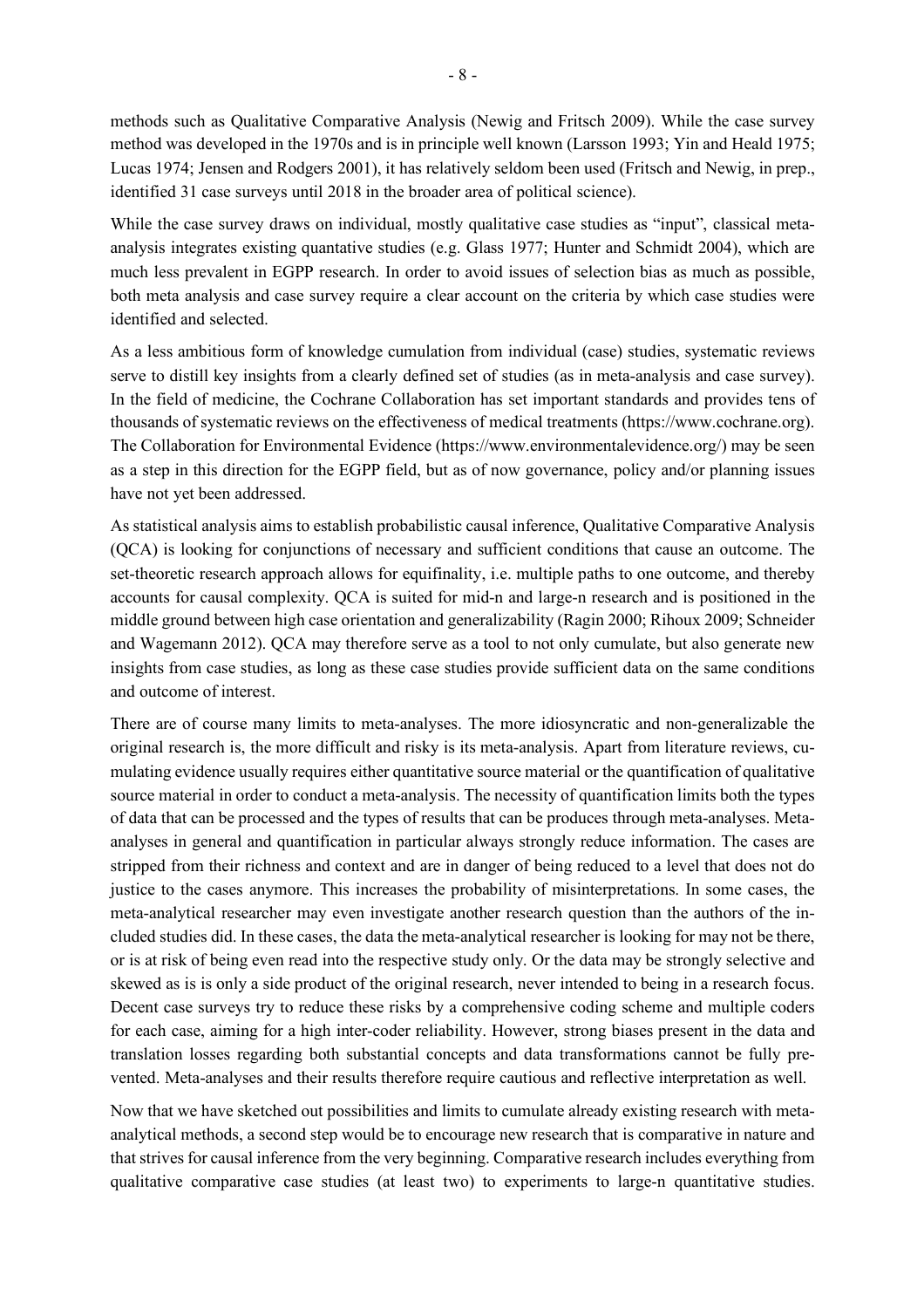Whereas small-n case studies allow for 'deep causality' and multi-facetted, context-sensitive descriptions and analysis, they usually fail to establish overall causal patterns and generalizable results. Largen studies, on the other hand, are able to produce generalizable results and identify correlations, but fall short on exploring deeper causal mechanisms, especially since panel data is often not available. What we need, therefore, are studies with research designs that methodologically allow for triangulation, combining qualitative and quantitative research approaches. Single case studies will always play an important part in establishing thick descriptions, critical perspectives or complex causality via process tracing (Bennett and Checkel 2015). But purposefully designed comparative research, even when conducted with only a small set of cases, is better suited to explain why what works, and how (Blatter and Haverland 2014).

For causal inference, not only better research designs, but also explanatory theoretical approaches are required for interpreting data relations as causal relations. This also allows for cumulating knowledge on a theoretical and conceptual level. Purely empirical research often is too shallow (and descriptive) in this regard and may be complemented with theory-driven empirical analysis of EGPP.

# **5 Mind the context: towards a multi-level framework of governance interventions**

Scholars and practitioners with a strong instrumental policy orientation are particularly interested in 'what works', which of course depends on the context: Under what circumstances works what for whom, and how and why does it work (Sanderson 2002)? We will see that the discussion of context is inextricably linked to the question of what is a 'case' in EGPP, and hence, where leverage points for EGPP interventions are located. What counts as a case and what counts as a circumstance or context depends very much on the research object. For example, a particular national environmental policy can be either a case for a study with a national focus, or a key context variable for a study focusing on the subnational (regional or local) level. Working towards an integrative, multi-level framework of EGPP interventions, the following leverage points could be identified –which broadly collapse governance levels from top to bottom with institutional levels of constitutional choice, collective choice and operational choice in the sense of Kiser and Ostrom  $(1982)^2$ :

- The overall institutional system (typically of a country, but supra-national structures such as the European Union or international regimes will likewise be important). It comprises the polycentricity, institutional fragmentation and multi-layeredness of decision-making systems, including its dynamics such as decentralisation, spatial scaling and institutional fit; policy 'streams' (Kingdon 1999) and 'landscape' developments (Geels 2002); administrative culture including policy experimentation and systematic learning (Newig et al. 2016). As a context factor, it is important to study its impact on policy change and local governance processes. As a leverage point for interventions (essentially the other side of the coin), the question is how to design institutional systems that best allow for effective EGPP mechanisms on national and sub-national level.
- Major policy change (including policy mixes), typically on a national level (but also on supraor subnational level). Major policy decisions serve to trigger, guide and shape transformation through enabling and fostering (niche) innovation (Raven 2012), through fundamentally re-

<sup>&</sup>lt;sup>2</sup> Hill and Hupe (2003) warn against confusing geographical 'layes' and institutional 'scales'. While there is a point in this, in the practice of multi-level governance systems, fundamental policy decisions are typically made on higher jurisdictional levels, while implementation typically occurs locally.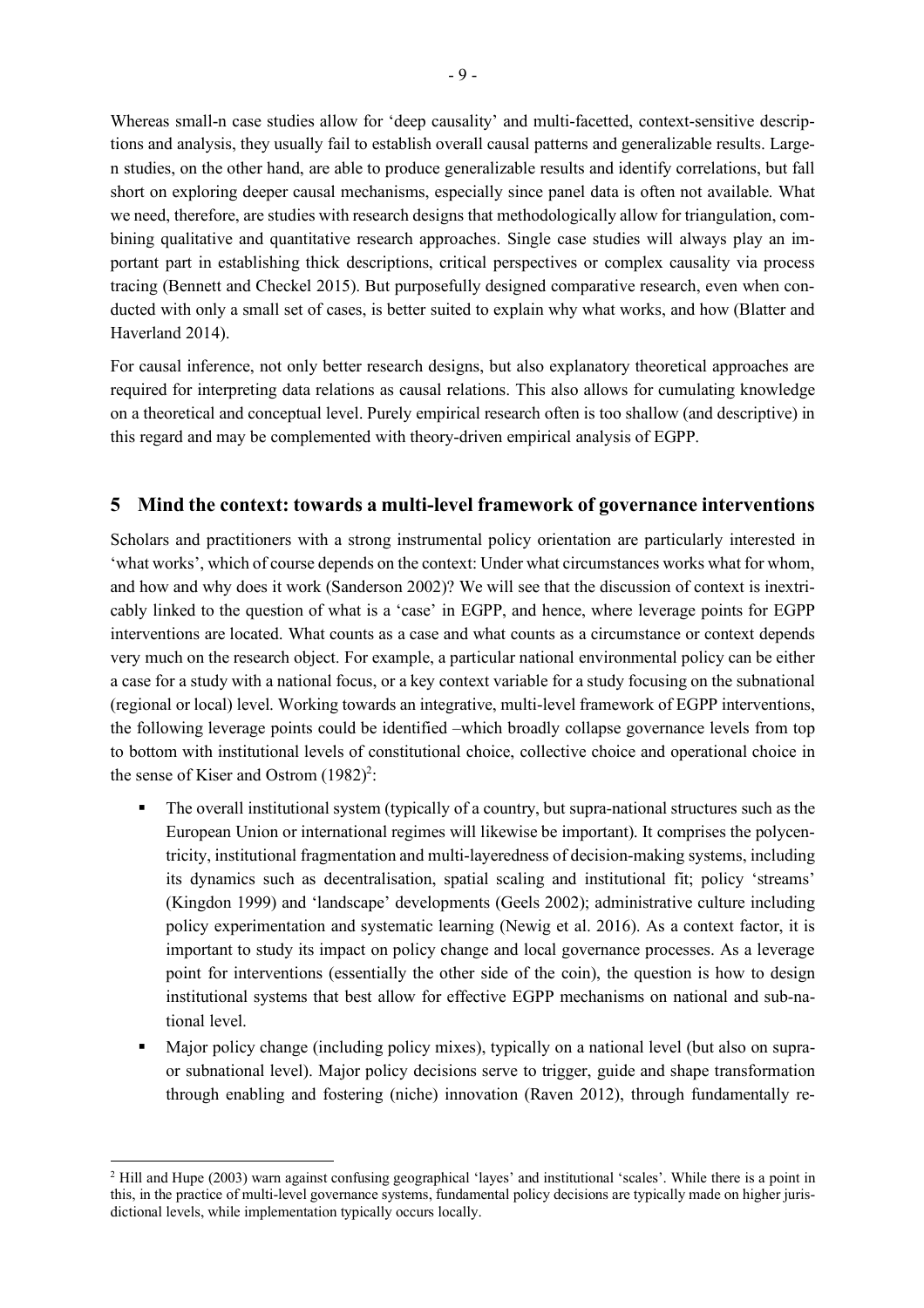structuring a sector (e.g. mandated phase out of nuclear energy); or through major infrastructure or other investment programs, and often require sub-national or local implementation.

■ Local EGPP processes, including implementation of higher-level policies. They determine how decisions are made, often implementing major policy decisions. Here in particular, different modes of governance (Driessen et al. 2012) can be considered. For example, in what stages and to what extent are private sector and civil society organizations, or even broader sections of the public involved (Newig and Fritsch 2009; Emerson and Nabatchi 2015)?

Depending on the focus of analysis, the former two can both figure as interventions (i.e. changing the political system, enacting or changing grand policies) and as context (political system as context for policies and their implementation; policies as context for local implementation decisions).

These distinctions will be particularly relevant when it comes to integrating case-based evidence through meta-analytical methods. Many if not most EGPP case studies are available on relatively local(ized) interventions. Arguaby, much of the effectivenes of interventions depends on the context: political and institutional conditions as described above, as well as cultural norms, customs and practices that vary with time and space. How should a case survey of  $-$  say  $-$  local adaptive governance processes pay attention to these contextual factors? (1) One obvious source would be the original studies included in the case survey themselves. However, very often they will only report on specific circumstances (such as the environmental problem at stake, the prehistory of governance attempt before introducing adaptive governance etc.) but usually not treat the broader political and cultural system, current environmental policies, experimentalist traditions or aspects of meta-governance, which for many readers may be taken for granted. But it is precisely these contextual conditions that matter when comparing case studies from very different geographic locations, or across larger time spans. (2) Another source of contextual knowledge could be academic publications on these contexts. If, for example, there were a recent policy stipulating experimentation and adaptive governance in a particular country, a published analysis of this would provide important contextual knowledge for the local adaptive governance studies within this country. Pursuing this path would result in a sort of 'multi-level case survey analysis', in which local case studies are embedded within studies of (national) policies and/or institutional systems. To our knowledge, this has not been attempted so far. Indeed this procedure would risk to include imbalanced context information, which may vary greatly from country to country. (3) A third source of contextual knowledge would be databases on country characteristics<sup>3</sup>. However, these do not cover all countries to

 <sup>3</sup> ParlGov provides data on parties, elections and cabinets for 37 western democracies (Döring and Manow 2019). The *Comparative Constitutions Project* codes the world's constitutions, including variables on the states' polity (branches of government, formal institutions, election rules, federalism) and the constitutions' issue areas, e.g. if and how the constitution refers to the environment and natural resources. Constitutional changes are tracked on a yearly basis (Elkins et al. 2019). *Polity IV* accounts for democratic and authoritative regimes, including variables such as the central state authority, executive constraints, political participation, and transitions (Center for Systemic Peace 2019). The *Party Manifesto Project* codes, inter alia, the party family of ecological parties and statements regarding environmental protection and sustainability in party manifestos (electoral programs) (Volkens et al. 2019). *World Values Survey* and *European Values Study* include information on the interviewee's membership in environmental organizations, attitudes towards environmental care, participation in demonstrations for the environment, donating behavior towards ecological organizations, confidence in the environmental protection movement, and satisfaction with issues such as air quality, public transport, or water quality (Ingelhart et al. 2019; European Value System Study Group et al. 2019). The *Sustainable Governance Indicators* analyze the policy performance and governance capacities in EU and OECD countries. This includes environmental policies and outcomes (such as waste and GHG emissions), the participation in multilateral environmental agreements and evidence-based instruments such as sustainability checks (Bertelsmann Stiftung 2018; Schraad-Tischler et al. 2018). The *Environmental Performance Index* analyses 24 performance indicators for 180 countries (Wendling et al. 2018). And, of course, the statistics departments of international organizations such as the World Bank and the OECD provide many additional time-series data on key economic, social, environmental, government and development indicators (World Bank 2019; OECD 2019). Moreover, the *Bertelsmann Foundation* and the *Sustainable Development Solutions Network* jointly track the SDG achievements of most of the world's nations in 2019 (Sachs et al. 2019).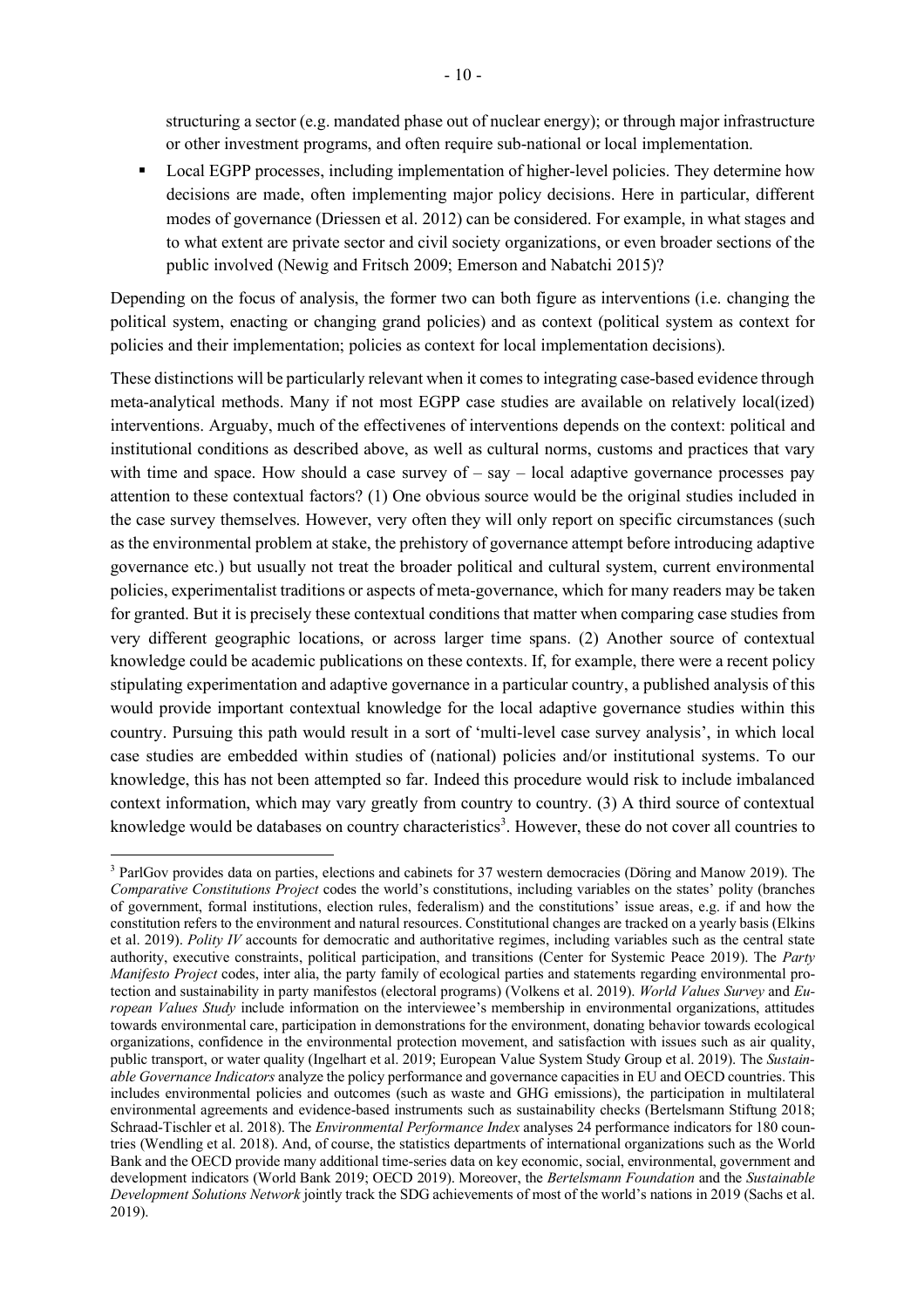an equal extent, with a bias towards reliable statistics available mostly for countries of the Global North. Hence, information from databases could be usefully combined with insights from academic publications.

One of the most challenging tasks will be to find the 'optimal' scale for contextualization, or generalizability. Neither do "universal laws" exist, nor can one learn from highly contextualised knowledge applicable only for one unique case. What appears most helpful, therefore, is a medium degree of 'contextualisation' of evidence. Ideally, access to aggregated empirical research results should allow practitioner-analysts to adjust the 'scale' of universiality or specificity themselves.

### **6 Conclusions**

In our agenda, we have considered areas that individual researchers can pursue. However, we also need stronger institutions. As Van der Hel and Biermann (2017) note that "strategies for salience, credibility and legitimacy [in science institutions in sustainability governance] often remain hidden or implicit; only by explicating these strategies is further reflection on their implementation and effects possible. Second, questions posed in the framework focus on the potential discrepancy between the claims of science institutions and their implementation in practice. Our analysis points out numerous instances in which claims and reality lie far apart." (p. 9). Moreover, funding agencies should require applicants to clearly lay out in what way their research builds on that of others and how they contribute to cumulating research, to building a common body of knowledge and evidence.

Ultimately, science-policy interfaces are needed, transfer of knowledge, etc. Yet – to return to the initial quote preceding this article – science on EGPP first needs to 'deliver' lest research results will continue to be disregarded by decision-makers in policy, planning and public administration (Nutley et al. 2019).

While the proposed research reform agenda certainly has a positivist tone, we readily acknowledge that interpretive research is still needed to deeply understand and criticize EGPP. Our aim is not to replace or abandon critical interpretive research, but to transform the more 'explanatory' one to allow for evidence cumulation.

An additional aspect we should reflect on is the interdisciplinarity of the field of EGPP. Is it appropriate to demand common concepts, research practices and designs from a scientific field that is as of now strongly interdisciplinary? Are we imposing disciplinary standards on an interdisciplinary field, do we discipline the interdisciplinary? And doesn't it also have its benefits to work in a 'fragmented adhocracy'? Our provisional answer is probably a hesitant "yes" to all of these questions. On the one hand, it is a good thing to have open borders, allowing for many different inter-, trans- and disciplinary perspectives on a broad common research object. As we have diagnosed in section 2, EGPP is inter- and multidisciplinary, loosely held together by a common topic. This allows for mutual learning and problemdriven research. It accounts for the interconnectedness of the human-environmental system and in principle enables a holistic perspective that is often lost in specialist disciplinary research. One the other hand, the field of EGPP is both expanding and consolidating, as is indicated, for example, from the increasing number of relevant journals and the forming of a scientific community around EGPP. This is an opportunity to actively shape these transitions. From our point of view, further fragmentation will not help us. Building the foundations for cumulating evidence, in contrast, can promote both scientific and political progress in the long run. To reach this goal we would not have to give up our interdisciplinarity, but we need to work more closely together.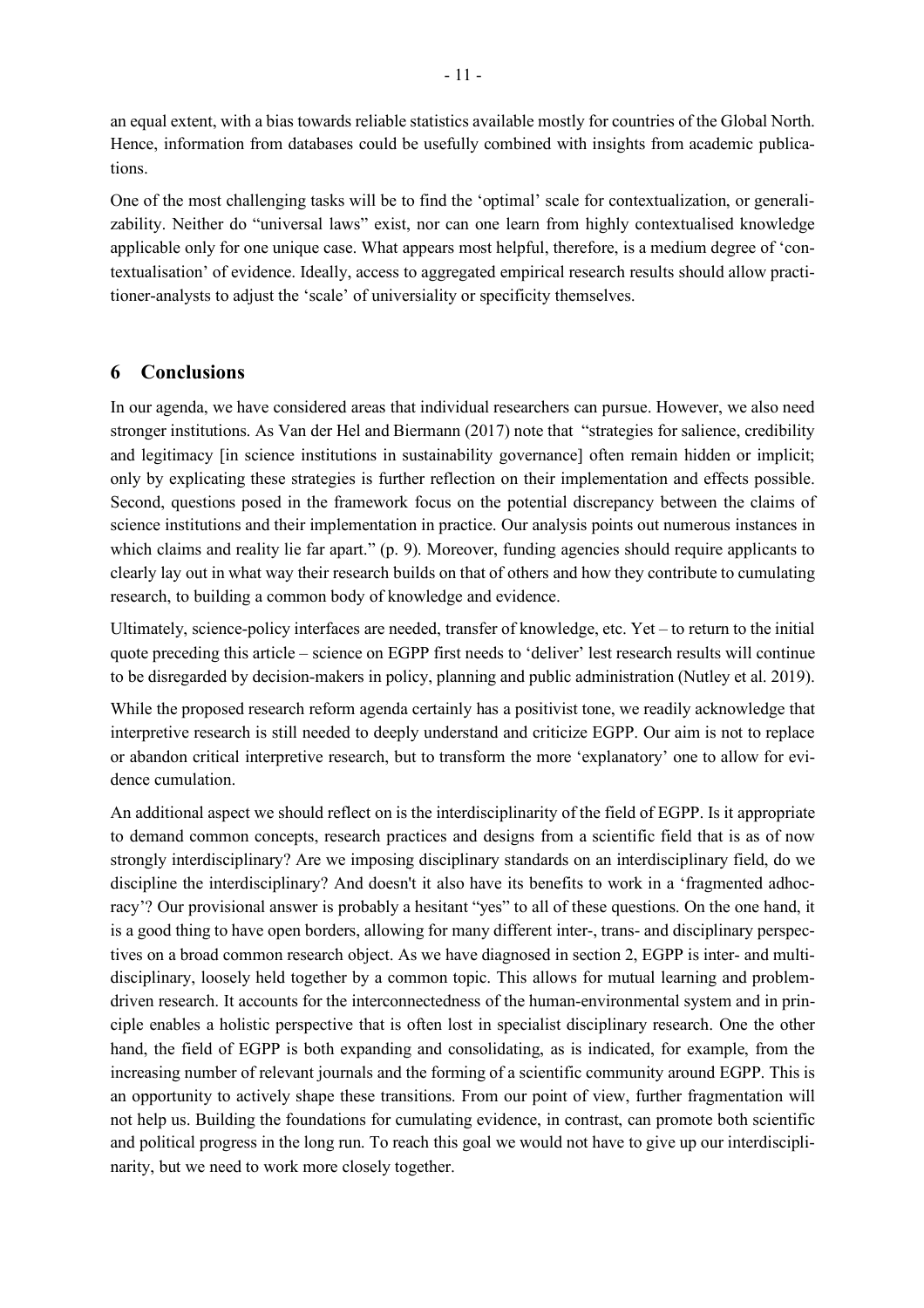#### **References**

- Bennett, Andrew; Checkel, Jeffrey T. (Eds.) (2015): Process tracing. From metaphor to analytic tool. Cam-bridge: Cambridge Univ Press.
- Bertelsmann Stiftung (2018): Sustainable Governance Indicators. Gütersloh. Available online at http://www.sginetwork.org.
- Blatter, Joachim; Haverland, Markus (2014): Designing case studies. Explanatory approaches in small-N research. Paperback-[Ausgabe]. New York, NY: Palgrave Macmillan (Research methods series).
- Center for Systemic Peace (2019): Polity IV Project. Vienna (Virginia). Available online at https://www.systemicpeace.org/polityproject.html, checked on 8/14/2019.
- Döring, Holger; Manow, Philip (2019): Parliaments and governments database (ParlGov). Information on parties, elections and cabinets in modern democacies. Available online at parlgov.org, checked on 8/13/2019.
- Driessen, P.P.J., C. Dieperink, F. van Laerhoven, H.A.C. Runhaar and W.J.V. Vermeulen (2012) 'Towards a Conceptual Framework for The Study of Shifts in Modes of Environmental Governance - Experiences From The Netherlands.' Environmental Policy and Governance 22 (3): 143-60.
- Elkins, Zachary; Ginsburg, Tom; Melton, James (2019): Comparative Constitutions Project. Informing constitutional design. Available online at https://comparativeconstitutionsproject.org.
- Emerson, K. and T. Nabatchi (2015) Collaborative Governance Regimes (Washington DC: Georgetown University Press).
- European Vaulue System Study Group; Tilburg University; GESIS (2019): European Values Study. Tilburg, Mannheim. Available online at https://europeanvaluesstudy.eu, checked on 8/13/2019.
- Geels, F.W. (2002) 'Technological transitions as evolutionary reconfiguration processes: A multi-level perspective and a case-study.' Research Policy 31 (8-9): 1257-74.
- Gerring, John (2015): Social science methodology. A unified framework. 2nd ed. Cambridge: Cambridge University Press (Strategies for Social Inquiry).
- Glass, G.V. (1977) 'Integrating Findings: The Meta-Analysis of Research.' Review of Research In Education 5: 351-79.
- Goertz, Gary (2011): Social Science Concepts. A User's Guide. Princeton: Princeton University Press.
- Grafton, R. Q.; Pendleton and Nelson, H.W. 2001. "A Dictionary of Environmental Economics, Science, and Policy," Books, Edward Elgar Publishing, number 1825, December.
- Grönlund, Å. and J. Åström. (2009) DoIT right: Measuring effectiveness of different eConsultation designs. Berlin, Heidelberg: Springer.
- Hammarfelt, Björn (2017): Recognition and reward in the academy. In Aslib Journal of Information Manage-ment 69 (5), pp. 607–623. DOI: 10.1108/AJIM-01-2017-0006.
- Hill, M. and P. Hupe (2003) 'The multi-layer problem in implementation research.' Public Management Review 5 (4): 471-90.
- Hirsch Hadorn, G., D. Bradley, C. Pohl, S. Rist and U. Wiesmann (2006) 'Implications of transdisciplinarity for sustainability research.' Ecological Economics 60 (1): 119-28.
- Hooghe, L. and G. Marks (2001) 'Types of Multi-Level Governance.' European Integration Online Papers 5 (11): online.
- Hunter, J.E. and F.L. Schmidt (2004) Methods of Meta-analysis. Correcting Error and Bias in Research Findings (Thousand Oaks, London, New Delhi: Sage).
- Inglehart, R.; Haerpfer, C.; Moreno, A.; Welzel, C.; Kizilova, K.; Diez-Medrano, J. et al. (2019): World Values Survey. Edited by JD Systems Institute. Madrid. Available online at http://www.worldvaluessurvey.org, updated on 8/13/2019.
- Jensen, J.L. and R. Rodgers (2001) 'Cumulating the Intellectual Gold of Case Study Research.' Public Administration Review 61 (2): 235-46.
- King, G., R.O. Keohane and S. Verba (1994) Designing Social Inquiry. Scientific Inference in Qualitative Research (Princeton, NJ: Princeton University Press).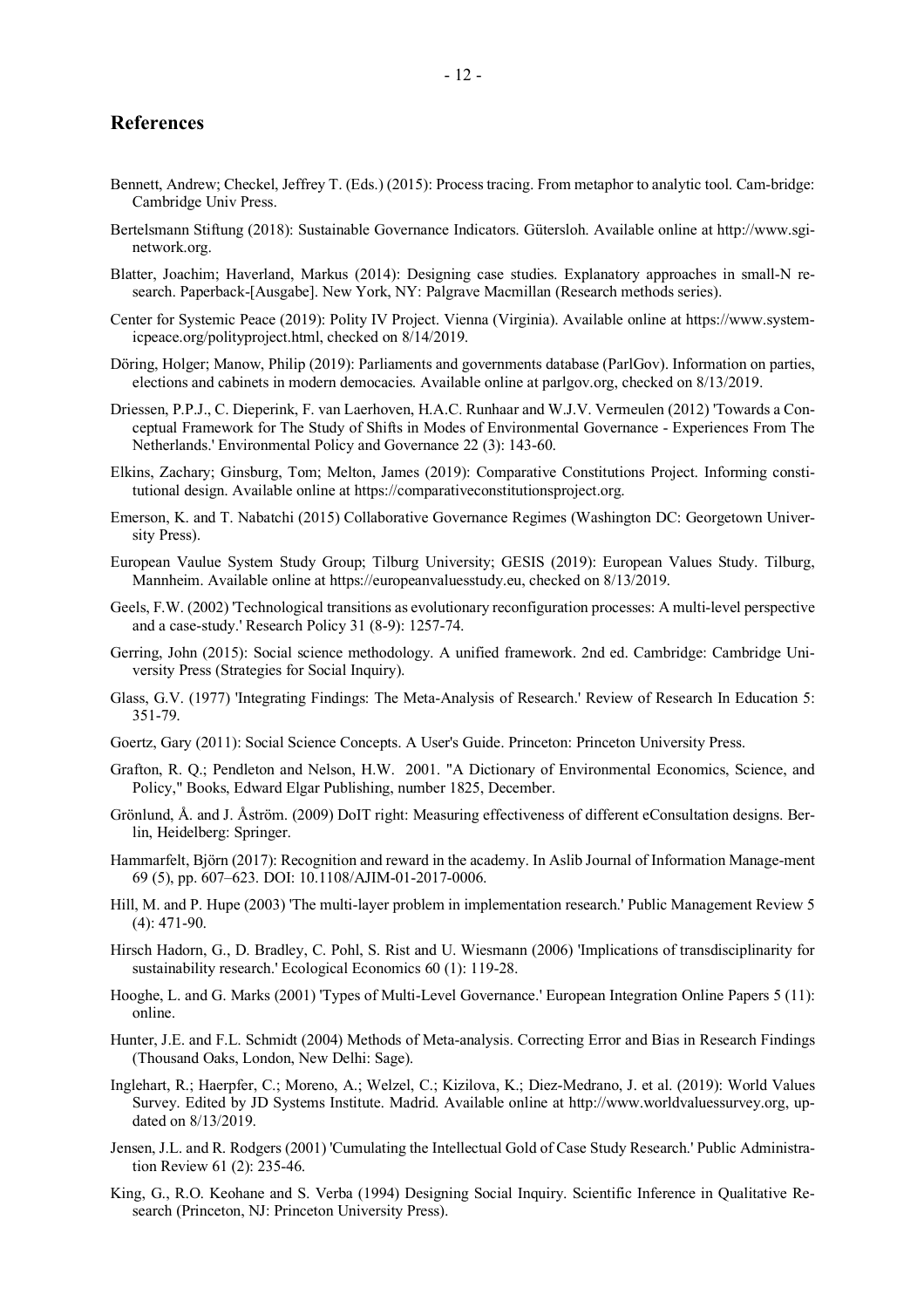Kingdon, J.W. (1999) Agendas, alternatives, and public policies (New York: Longman).

- Kiser, L.L. and E. Ostrom (1982) The Three Worlds of Action: A Metatheoretical Synthesis of Institutional Approaches, in Strategies of Political Inquiry. Beverly Hills: Sage: 179-222.
- Klein, J.T. (2004) 'Prospects for transdisciplinarity.' Futures 36 (4): 515-26.
- Kooiman, J. (2003) Governing as Governance (London: Sage).
- Lange, Philipp; Bornemann, Basil; Burger, Paul (2019): Sustainability impacts of governance modes: insights from Swiss energy policy. In Journal of Environmental Policy & Planning 21 (2), pp. 174–187. DOI: 10.1080/1523908X.2019.1566062.
- Larsson, R. (1993) 'Case Survey Methodology: Quantitative Analysis of Patterns across Case Studies.' Academy of Management Journal 36 (6): 1515-46.
- Lucas, W.A. (1974) The case survey method: Aggregating case experience. Santa Monica.
- Merton, Robert K. (1957): Priorities in scientific discovery. A chapter in the sociology of science. In American Sociological Review 22 (6), pp. 635–659.
- Newig, J. and O. Fritsch (2009) The case survey method and applications in political science. APSA 2009 Paper. Available at SSRN: http://ssrn.com/abstract=1451643 (Toronto).
- Newig, J., E. Kochskämper, E. Challies and N.W. Jager (2016) 'Exploring governance learning: How policymakers draw on evidence, experience and intuition in designing participatory flood risk planning.' Environmental Science & Policy 55 (January 01): 353-60.
- Newig, J. and T.M. Koontz (2014) 'Multi-level governance, policy implementation and participation: the EU's mandated participatory planning approach to implementing environmental policy.' Journal of European Public Policy 21 (2): 248-67.
- Newig, J., A. Adzersen, E. Challies, O. Fritsch and N. Jager (2013) Comparative analysis of public environmental decision-making processes: a variable-based analytical scheme. INFU Discussion Paper No. 37 / 13. Vol. 37/13 (Lüneburg).
- Newig, J., N.W. Jager, E. Kochskämper and E. Challies (2019) 'Learning in participatory environmental governance – its antecedents and effects. Findings from a case survey meta-analysis.' Journal of Environmental Policy & Planning: 1-15.
- OECD (2019): OECD.Stat. Paris. Available online at https://stats.oecd.org/.
- Parkhurst, J. (2017) The Politics of Evidence: From evidence-based policy to the good governance of evidence., Routledge Studies in Governance and Public Policy (Abingdon, Oxon & New York, NY: Routledge).
- Quan, Wei; Chen, Bikun; Shu, Fei (2017): Publish or impoverish. In Aslib Journal of Information Management 69 (5), pp. 486–502. DOI: 10.1108/AJIM-01-2017-0014.
- Ragin, Charles C. (2000): Fuzzy-Set Social Science. Chicago: University of Chicago Press.
- Raven, R. (2012) Analyzing Emerging Sustainable Energy Niches in Europe: A Strategic Niche Management Perspective, in Governing the Energy Transition. Reality, Illusion or Necessity, eds. G. Verbong and D. Loorbach. New York: Routledge: 125-51.
- Reed, M. and L. Meagher (2019) Using evidence in environmental and sustainability issues, in What Works Now? Evidence-Informed Policy and Practice, eds. A. Boaz, H. Davies, A. Fraser and S. Nutley. Bristol, UK & Chicago, IL: Policy Press: 151-70.
- Reed, M.S., A.C. Evely, G. Cundill, I. Fazey, J. Glass, A. Laing, J. Newig, B. Parrish, C. Prell, C. Raymond and L.C. Stringer (2010) 'What is Social Learning?' Ecology and Society 15 (2).
- Rhodes, R.A.W. (1997) Understanding Governance. Policy Networks, Governance, Reflexivity and Accountability (Buckingham: Open University Press).
- Rihoux, Benoit (2009): Qualitative Comparative Analysis (QCA) and Related Techniques. Recent Advantages and Challenges. In Susanne Pickel, Gerth Pickel, Hans-Joachim Lauth, Detlef Jahn (Eds.): Methoden der vergleichenden Politik- und Sozialwissenschaft. Neue Entwicklungen und Anwendungen. 1st ed. Wiesbaden: VS Verlag für Sozialwissenschaften / GWV Fachverlage, Wiesbaden, pp. 365–385.
- Sachs, J.; Schmidt-Traub, G.; Kroll, C.; Lafortune, G.; Fuller, G. (2019): Sustainable Development Report 2019. Transformations to achieve the Sustainable Development Goals. Edited by Bertelsmann Stiftung, Sustainable